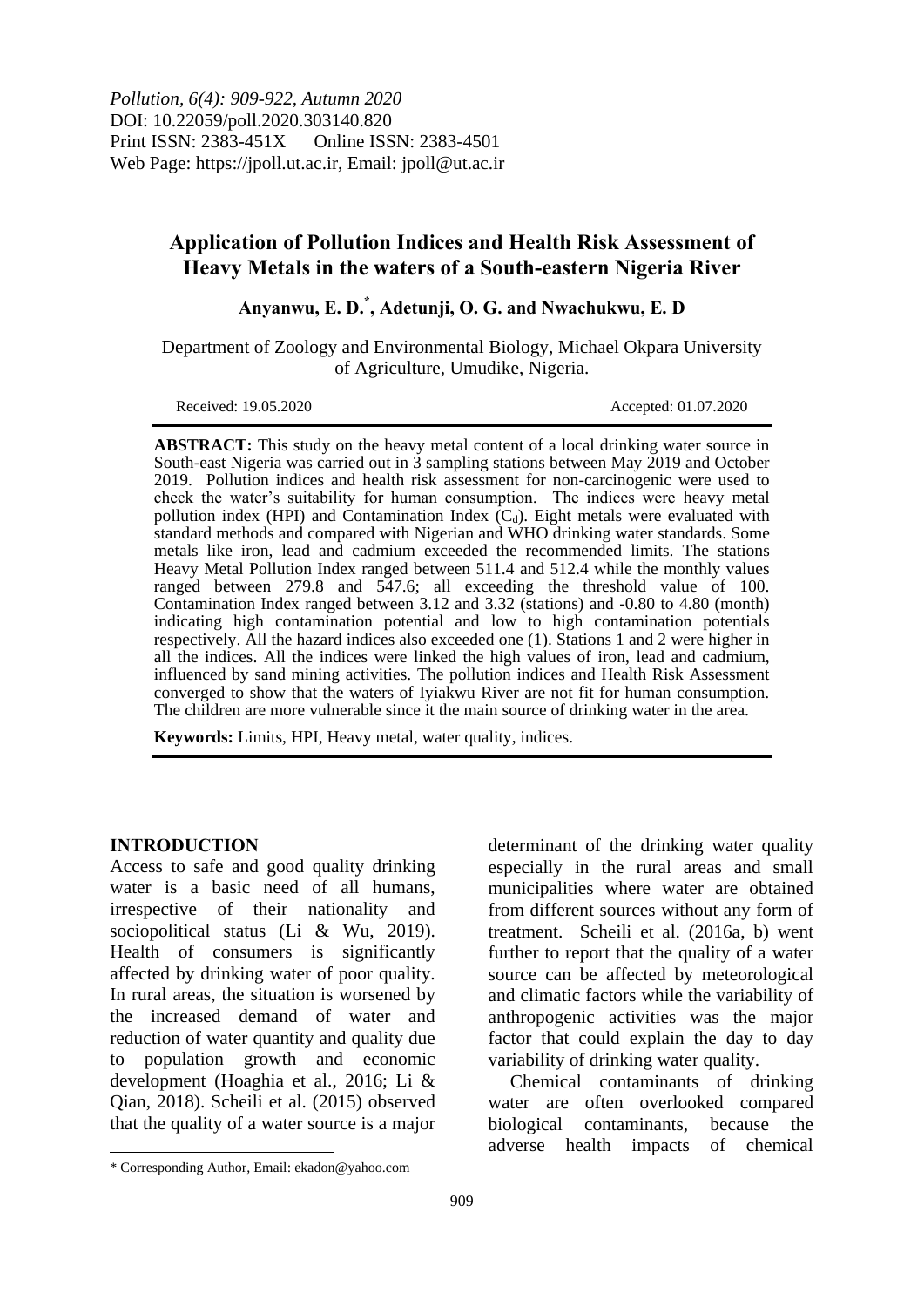contaminants usually manifest after a long time (Fatemeh et al., 2016). Monitoring of heavy metal contamination in rivers is important because they pose threat to aquatic life, human health and to the environment as a result of their tendency to biomagnify and their toxicity (Ahmed et al., 2015; Ali et al., 2016). The heavy metals in water could be derived from both geogenic and anthropogenic (Ahmet et al., 2006; Anyanwu & Onyele, 2018). Surface and ground waters can be polluted by heavy metals thereby affecting the quality for drinking and irrigation purposes (Krishna et al., 2009; Rahman et al., 2020). Some heavy metals are essential to humans but can result in deleterious health consequences when they exceed recommended levels in drinking water (Prasanna et al., 2011; Prasad et al., 2014).

A number of studies on heavy metal pollution of water resources have been carried out around the world (Muhammad et al., 2011; Kelepertzis, 2014; Ojekunle et al., 2016; Biswas et al., 2017; Rahman et al., 2020) and the study area (Ngah & Ekpebegh, 2016; Akachukwu et al., 2017; Anyanwu & Onyele, 2018; Anyanwu & Umeham, 2020b).

Measuring the concentrations in water is usually the method of monitoring heavy metals in aquatic ecosystem (Ebrahimpour & Mushrifah, 2008; Balakrishnan & Ramu, 2016) but quality indices are useful in getting the aggregate influence of all parameters on overall pollution. It also makes the assessments reproducible and compiling all the pollution parameters into an easy approach (Balakrishnan & Ramu, 2016).

Two indices (heavy metal pollution index and contamination index) and Health Risk Assessment for non-carcinogenic were used to evaluate the potential risk of metal pollution in Iyiakwu River. It is a rural river located at Elemaga Community, Ikwuano Local Government Area, Abia State, Southeast Nigeria and a major source of drinking water especially in the dry season. The objective of this study was to evaluate the suitability of Iyiakwu River for human consumption in respect to heavy metal content using pollution indices and health risk assessment.

### **MATERIALS AND METHODS**

The study was carried out in Iyiakwu River, Elemaga, Ikwuano Local Government Area, Abia State, Nigeria (Fig. 1). The section of the river studied lies within Latitude  $05^{\circ}$  26' 21" -  $05^{\circ}$  26' 40"N and Longitude 07° 37' 3" - 07° 37' 16"E (Fig. 2). Station 1 is upstream and the control station. It is downstream to a number of sand mining sites. The substrate is sandy. Human activities observed during the study include extraction of water for drinking, fermentation and processing of breadfruit and cassava in plastic containers. Station 2 was 2.15km downstream of station 1. The substrate was also sandy. Human activities observed during the study include extraction of water for drinking and nursery, sand mining activities, washing of clothes, fermentation and processing of cassava in plastic containers and swimming. Effluents from palm oil mill are discharged into the river in this station. Station 3 was 1.97km downstream of station 2. It was located within a large expanse of palm bush, cocoa farms and farmlands. Little or no activities were observed during the study but sand mining activities was observed in September and October 2019.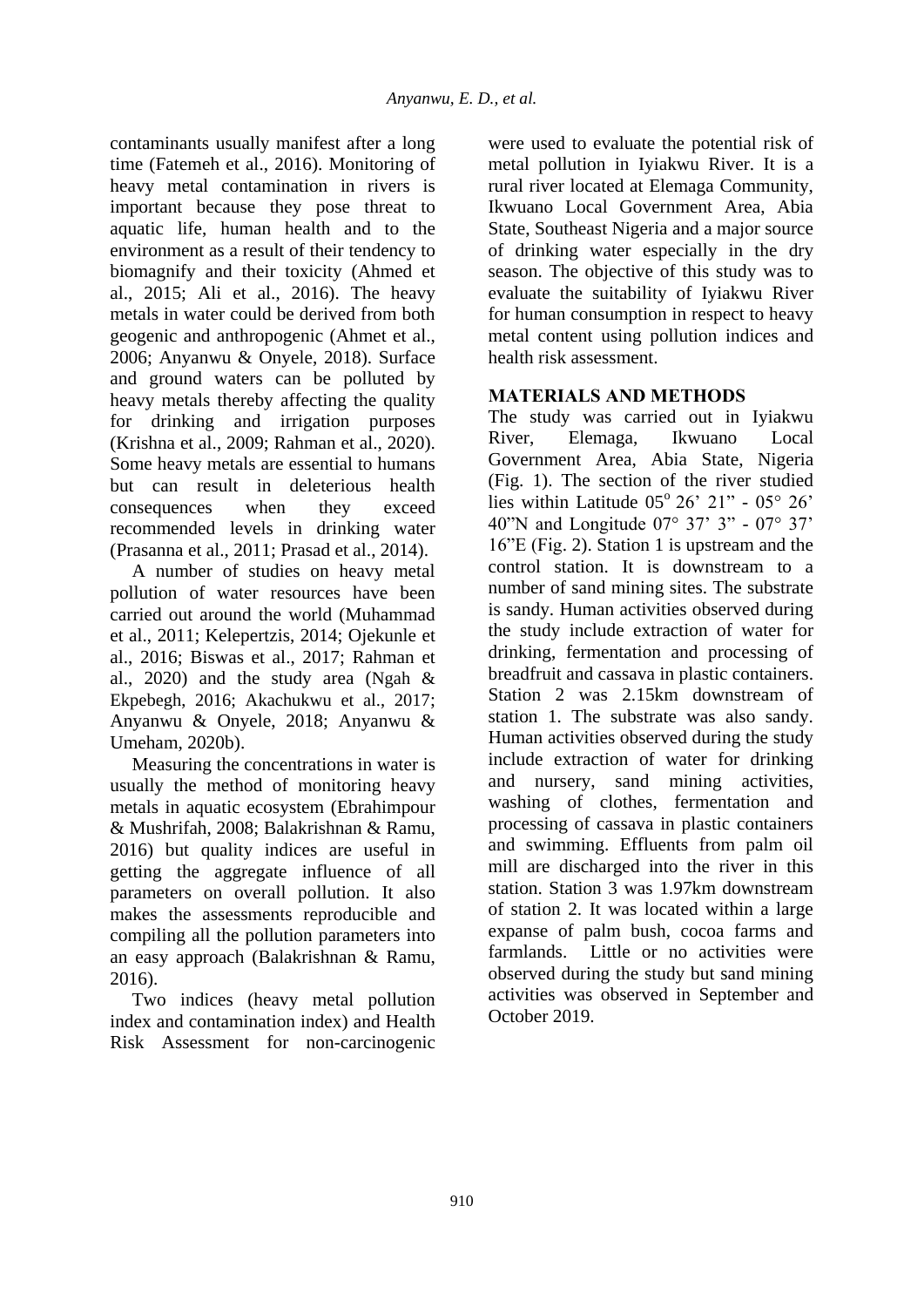

**Fig. 1. Study Map showing the Sampling Stations of Iyiakwu River, Elemaga, Ikwuano Local Government Area, Abia State, Nigeria.**

Water samples were collected monthly from Iyiakwu River between May and October 2019; in a one litre water sampler and transferred into a clean 250ml plastic bottle. The pH of the water samples reduced to pH 2 with Nitric acid  $(HNO<sub>3</sub>)$  as described by Sharma & Tyagi (2013). The water samples were digested with concentrated analytical grade Nitric acid as described by Zhang (2007), while the determination of heavy metals was carried out with UNICAM Solaar 969 atomic absorption spectrometer (AAS) which used acetylene-air flame.

The heavy metal pollution index (HPI) was developed by Prasad & Bose (2001) and it is based on weighted arithmetic mean method. HPI indicates the total quality of water with respect to heavy metals (Horton, 1965; Mohan et al., 1996). In order to compute HPI, unit weightage (Wi) is considered as a value inversely proportional to the recommended standard (Si) for the relevant parameter (Prasad & Bose, 2001).

The formula for HPI was described by Mohan et al. (1996); presented as:

$$
HPI = \frac{\sum q_i \; x \; W_i}{\sum W_i} \tag{1}
$$

where, *q*i is the sub-index of ith parameter. *W*i is the unit weightage of ith parameter and n is the number of parameters considered.

$$
qi = 100x \frac{C_i}{S_i}
$$
 (2)

The sub-index (*q*i) of each parameter is defined by: where *Ci* is the measured value of ith parameter, while *S*i is the recommended standard value of ith parameter. The critical value of HPI for drinking purposes as given by Prasad & Bose (2001) is 100. In computing the HPI, eight heavy metals (Mn, Cu, Pb, Fe, Zn, Cd, Cr and Ni) were considered and the weightage (Wi) was taken as the inverse of standard permissible value which is the Nigerian Standard for Drinking Water Quality (SON, 2015) and WHO Drinking Water Standard (WHO, 2017).

Backman et al. (1997) developed the contamination index and it calculates the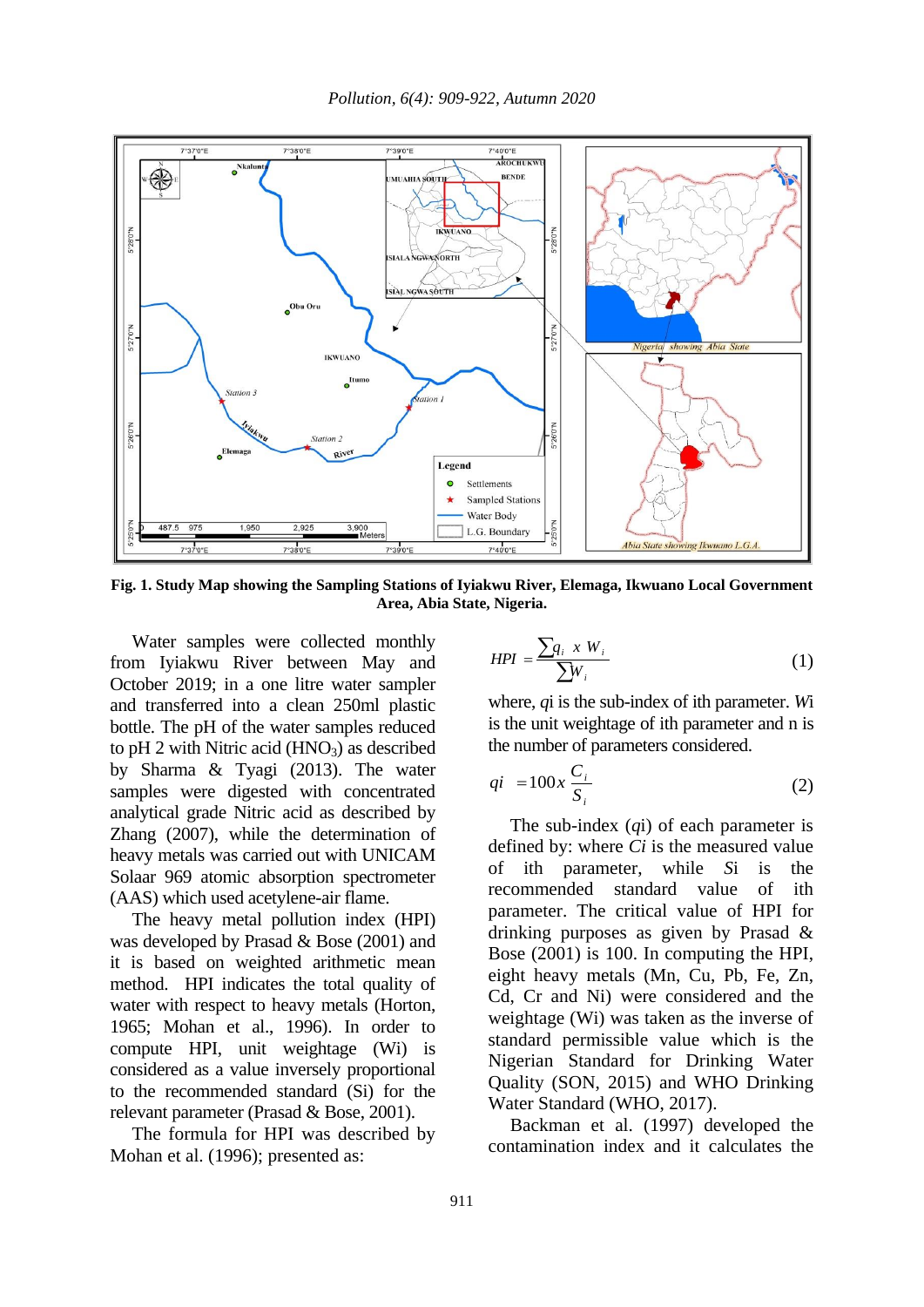relative contamination of different metals separately and manifests the sum of generated components as a representative. Contamination index was calculated using the following equation:

$$
C_d = \sum_{i=0}^{n} C_{fi} \tag{3}
$$

where  $Cf_i = \left(\frac{CA_i}{CM}\right)$  $\frac{c_{i}}{c_{i}}$  – 1

 $Cf_i$  = contamination factor for i-th component,

 $CA_i$  = analytical value for i-th component and

 $CN_i$  = upper permissible concentration of i-th component. (N denotes the 'normative value'). The low, medium and high contamination levels are referred to  $C_d$  values of less than 1, between 1 and 3 and greater than 3, respectively.  $CN_i$  is considered as the standard permissible value  $(S_i)$  used in the calculation of HPI. These methods have been widely used by the various scientists (Nasrabadi, 2015; Biswas et al., 2017; Dibofori-Orji et al., 2019; Anyanwu & Umeham, 2020b).

Health risk assessment was carried out for all the metals evaluated. The Noncarcinogenic method as described by Muhammed et al. (2011) was used for the human health risk assessment. The Chronic Daily Intake (CDI) of heavy metals in Iyiakwu River water was evaluated by the equation:

$$
CDI = \frac{C_w \times IR \times EF \times ED}{B_w \times AT}
$$
 (4)

where, CDI represent the daily dose of heavy metals in mg/L, which the consumers could be exposed to. CW (mg/L) is the concentration of heavy metals in the river water, IR is the Ingestion rate, EF is the Exposure frequency, ED is the Exposure duration, BW is the Body weight, AT is the Averaging Time. The input parameters used in evaluating CDI values are presented in Table 1.

**Table 1. Parameters used to characterize CDI values**

| <b>Factor/parameter</b>   | <b>Symbol</b>   | Units     | Adult | Children |  |
|---------------------------|-----------------|-----------|-------|----------|--|
| <b>Exposure Duration</b>  | ED              | Years     | 30    |          |  |
| <b>Exposure Frequency</b> | EF              | Days/year | 350   | 350      |  |
| Averaging Time            | $AT$ (ED x 365) | Days      | 10950 | 2190     |  |
| Body Weight               | <b>BW</b>       | Κg        | 70.0  | 15.0     |  |
| <b>Ingestion Rate</b>     | IR              | L/dav     | 2.0   | 1.0      |  |
|                           |                 |           |       |          |  |

Source: USEPA (2004, 2006).

The equation by USEPA (1999) was used calculate the Hazard Quotient (HQ) for non-carcinogenic risk:

$$
HQ = \frac{CDI}{RFD} \tag{5}
$$

where, CDI represent the daily dose of heavy metals in mg/L, which the consumers could be exposed to and RfD represent the reference dose, the daily dosage that is required by an individual to cope with this level of exposure over a long duration without experiencing any deleterious effects.

If, HQ> 1, it represents adverse noncarcinogenic effects of concern while HQ< 1 represents acceptable level (no concern).

For the risk assessment of a mixture of pollutants, the individual HQs are combined to form the hazard index (HI) (Wongsasuluk et al., 2013).

$$
HI = \sum_{i=1}^{n} (HQ)i
$$
 (6)

where, HI, is the hazard index for the overall toxic risk and n is the total number of metals under consideration. The non-carcinogenic adverse effect due to ingestion can be considered to be negligible if HI<1.0 (Ayantobo et al., 2014).

The data was entered into Microsoft Excel, and one-way ANOVA was used for statistical analysis of the data for significant differences. Tukey Pairwise test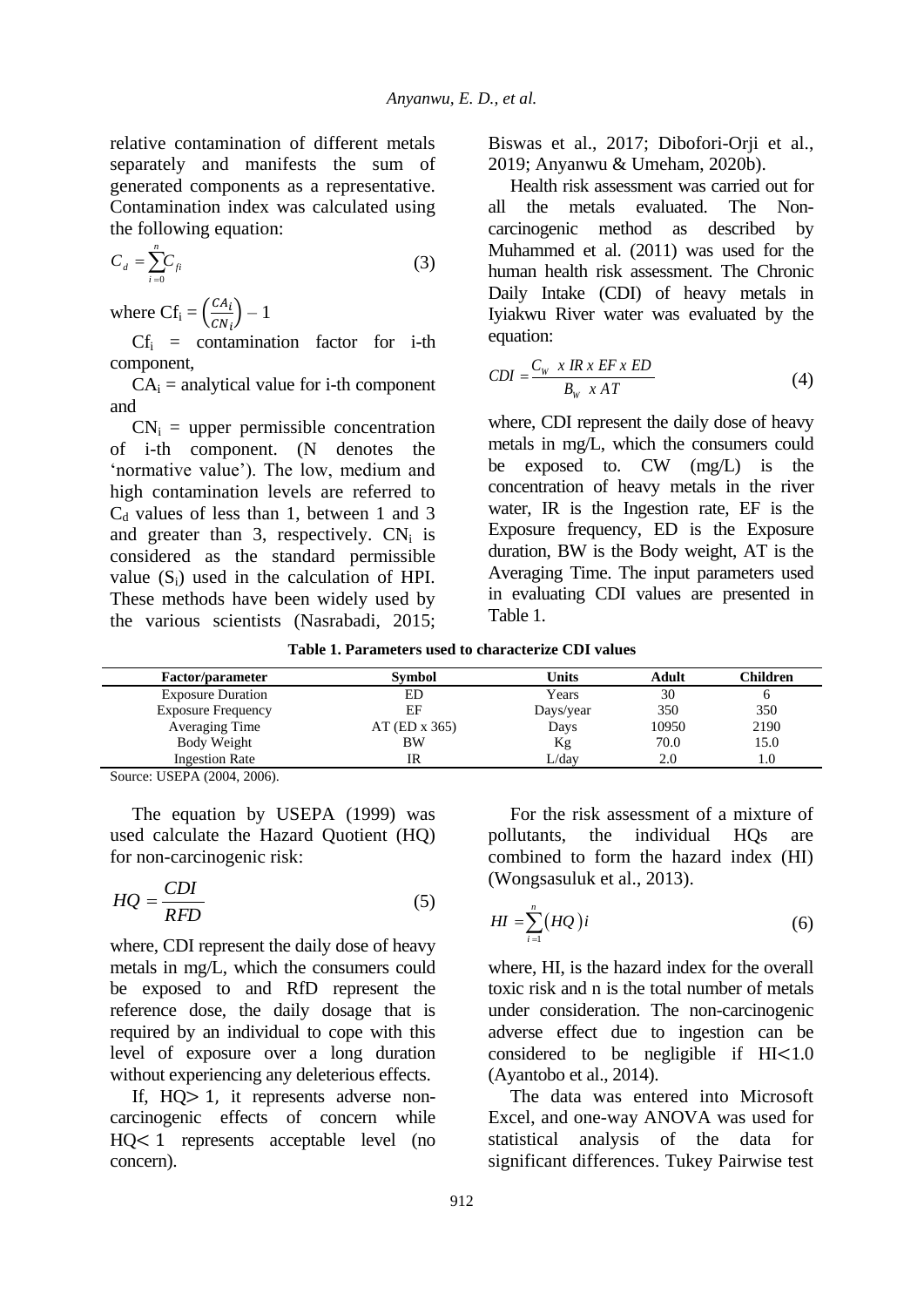was used to determine the source of significant differences between means. All statistical analysis was performed with PAST software package (Version 3.24) (Hammer et al., 2001).

### **RESULTS AND DISCUSSION**

The summary of the heavy metal values are presented in Tables 2 and 3. The Manganese values ranged between 0.04 and 0.13 mg/L. The lowest and highest values were recorded in August and October 2019 respectively in station 3. All the manganese values were within the acceptable limit set by SON (2015). There was no significant difference (p>0.05) among the stations (Table 2) while October 2019 was significantly different  $(p<0.05)$  from May, June and August 2019 (Table 3).

The copper values ranged between 0.03 and 0.07 mg/L. The lowest values were recorded in all the stations except July 2019 while the highest was recorded in station 3 in October 2019. All the values were within the acceptable limits set by SON (2015) and WHO (2017); there was no significant difference  $(p>0.05)$  within the stations and months (Tables 2 and 3).

Lead, on the hand, ranged between 0.01 and 0.03 mg/L. The lowest values were recorded in stations 2 (September 2019) and 3 (August 2019) while the highest values were recorded in stations 1 and 2 (July 2019) and in station 3 (October 2019). All the values exceeded acceptable limit set by SON (2015) and WHO (2017) except in stations 2 (September 2019) and 3 (August 2019) (Table 2). There was no significant difference (p>0.05) within the stations and months (Tables 2 and 3).

The iron values ranged between 0.29 and 0.67 mg/L (Tables 2 and 3). The lowest values were recorded in August 2019 in station 3 while the highest value was recorded in station 1 in July 2019. All the values exceeded the acceptable limit set by SON (2015) except in station 3 in August

2019 and there was no significant difference (P>0.05) within the stations and months.

The zinc values ranged between 0.08 and 0.23 mg/L. The lowest and highest values were recorded in August and October 2019 respectively in station 3. All the values were within acceptable limit set by SON (2015). There was no significant difference (P>0.05) among the stations (Table 2) while September 2019 was significantly different (P<0.05) from May, June and August 2019. On the other hand, October 2019 was significantly different  $(P<0.05)$  from May to August 2019 (Table 3).

The cadmium values ranged between 0.01 and 0.03mg/L. The lowest values were recorded in station 1 (May, August and September 2019), station 2 (September and October 2019) and station 3 (May, June and August 2019). All the values highly exceeded the acceptable limit and there was no significant difference (P>0.05) in the stations and months (Tables 2 and 3).

The chromium values ranged between 0.02 and 0.04mg/L (Tables 2 and 3). All the values were within the acceptable limit set by SON (2015) and WHO (2017).The lowest values was recorded in stations 1 and 2 (September 2019) and station 3 (May, August and September 2019). The highest values were recorded in stations 1 (July 2019) and 3 (October 2019).

The nickel values ranged between 0.01 and 0.02 mg/L (Tables 2 and 3). The lowest values were recorded in stations 1 and 2 (September 2019) and station 3 (May and August 2019). The highest values were recorded in stations 1 (July 2019) and station 3 (October 2019). All the values of chromium and nickel were within the acceptable limit and there was no significant difference (P>0.05) in the stations and months (Tables 2 and 3).

All the metals generally increased with the rains attributed to increased runoff (Chiba et al., 2011; Offem et al., 2011; Ugwu & Wakama, 2012; Souza et al., 2016). Similar trend was observed in some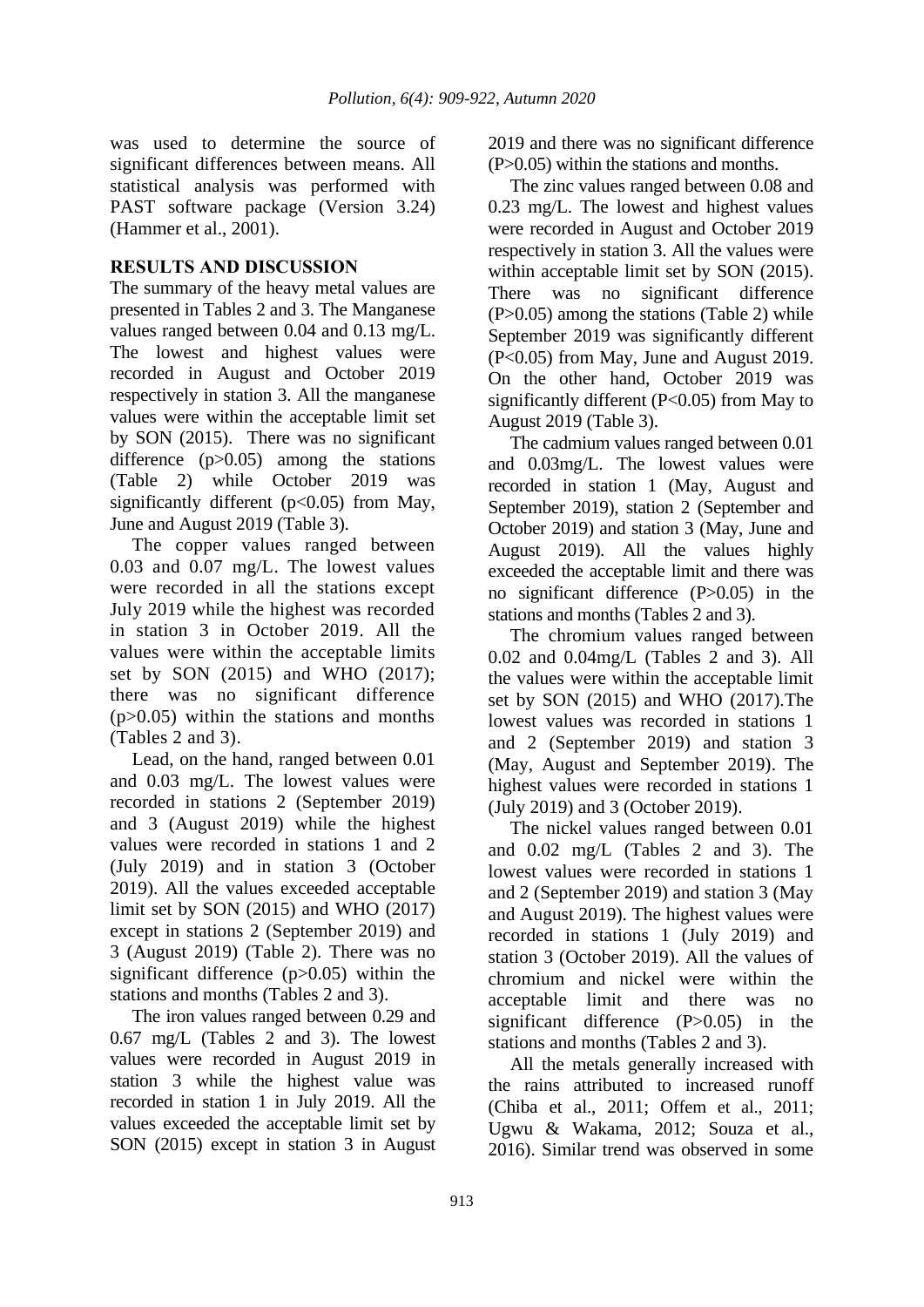metals in Woji Creek, Port Harcourt (Dibofori-Orji et al., 2019). Iron, cadmium and lead exceeded acceptable limits which could be geogenic influenced by anthropogenic and seasonal impacts (Pillay et al., 2014; Anyanwu & Onyele, 2018; Dibofori-Orji et al., 2019; Anyanwu & Umeham, 2020b). There was no significant difference in the stations probably due to the same anthropogenic impacts. Zinc and manganese, though, within acceptable limits were significantly different in September and October 2019 especially in station 3. This could be as a result seasonal influence enhanced by anthropogenic impact. Sand mining activities became high during that period in station 3. Anyanwu & Umeham (2020a & b) observed that sand mining activities are usually high during the peak of the rains. The concentrations of heavy metals recorded in this study were generally low compared to related studies in the region (Ekere et al., 2014; Anyanwu & Onyele, 2018).

**Table 2. Summary of heavy metals measured at the stations of Iyiakwu River (with range in Parenthesis)**

| <b>Parameter</b> | <b>Station 1</b><br>$X\pm S.E.M$                   | <b>Station 2</b><br>$X \pm S.E.M$                  | <b>Station 3</b><br>X±S.E.M                          | $P - Value$ | Limits     |
|------------------|----------------------------------------------------|----------------------------------------------------|------------------------------------------------------|-------------|------------|
| $Mn$ (mg/L)      | $0.08 + 0.01$<br>$(0.05 - 0.12)$                   | $0.09 + 0.01$<br>$(0.07 - 0.10)$                   | $0.07 \pm 0.02$<br>$(0.04 - 0.13)$                   | P > 0.05    | $0.2^*$    |
| $Cu$ (mg/L)      | $0.04 + 0.01$<br>$(0.03 - 0.06)$                   | $0.04 + 0.01$<br>$(0.03 - 0.06)$                   | $0.04 + 0.07$<br>$(0.03 - 0.07)$                     | P > 0.05    | $2.0^{**}$ |
| $Pb$ (mg/L)      | $0.02 + 0.003$<br>$(0.02 - 0.03)$                  | $0.02+0.002$<br>$(0.01 - 0.03)$                    | $0.02 + 0.002$<br>$(0.01 - 0.03)$                    | P > 0.05    | $0.01***$  |
| Fe $(mg/L)$      | $0.43 + 0.05$<br>$(0.32 - 0.67)$                   | $0.42 + 0.04$<br>$(0.32 - 0.55)$                   | $0.39 + 0.04$<br>$(0.29 - 0.52)$                     | P > 0.05    | $0.3*$     |
| $Zn$ (mg/L)      | $0.15 \pm 0.02$                                    | $0.13 \pm 0.01$                                    | $(0.13 \pm 0.03)$                                    | P > 0.05    | $3^*$      |
| $Cd$ (mg/L)      | $(0.09 - 0.22)$<br>$0.02+0.002$<br>$(0.01 - 0.03)$ | $(0.10 - 0.18)$<br>$0.02+0.002$<br>$(0.01 - 0.02)$ | $(0.08 - 0.23)$<br>$0.02 + 0.002$<br>$(0.01 - 0.02)$ | P > 0.05    | $0.003***$ |
| $Cr$ (mg/L)      | $0.03 \pm 0.004$<br>$(0.02 - 0.04)$                | $0.03 \pm 0.003$<br>$(0.02 - 0.03)$                | $0.02 \pm 0.003$<br>$(0.02 - 0.04)$                  | P > 0.05    | $0.05***$  |
| $Ni$ (mg/L)      | $0.01 \pm 0.002$<br>$(0.01 - 0.02)$                | $0.01 \pm 0.002$<br>$(0.01 - 0.02)$                | $0.01 \pm 0.002$<br>$(0.01 - 0.02)$                  | P > 0.05    | $0.07***$  |
| <b>HPI</b>       | 512.3                                              | 512.4                                              | 511.4                                                |             |            |
| $C_d$            | 3.31                                               | 3.32                                               | 3.12                                                 |             |            |

SEM= Standard Error of Mean; \* = Nigerian Standard for Drinking Water Quality (NSDWQ) (SON, 2015); \*\* = WHO Drinking Water Guideline (WHO, 2017); \*\*\* = Same (SON, 2015; WHO, 2017).

**Table 3. Summary of heavy metals measured monthly at Iyiakwu River (with range in Parenthesis)**

| <b>Parameter</b> | <b>May 2019</b><br>$X\pm S.E.M$ | <b>Jun 2019</b><br>$X\pm S.E.M$ | <b>Jul 2019</b><br>$X\pm S.E.M$ | Aug 2019<br>$X\pm S.E.M$ | Sep 2019<br>$X\pm S.E.M$ | <b>Oct 2019</b><br>$X\pm S.E.M$ | $P -$<br>Value | Limits     |
|------------------|---------------------------------|---------------------------------|---------------------------------|--------------------------|--------------------------|---------------------------------|----------------|------------|
| $Mn$ (mg/L)      | $0.06 \pm 0.01$ <sup>a</sup>    | $0.06 \pm 0.01$ <sup>a</sup>    | $0.08 \pm 0.02$ <sup>ab</sup>   | $0.05 \pm 0.01^a$        | $0.10\pm0.01^{ab}$       | $0.12 \pm 0.01^b$               | P<             | $0.2^*$    |
|                  | $(0.05 - 0.08)$                 | $(0.05 - 0.08)$                 | $(0.05 - 0.11)$                 | $(0.04 - 0.07)$          | $(0.09 - 0.11)$          | $(0.10 - 0.13)$                 | 0.05           |            |
|                  | $0.04 \pm 0.01$                 | $0.04 \pm 0.01$                 | $0.05 \pm 0.01$                 | $0.04 \pm 0.01$          | $0.03 \pm 0.00$          | $0.05 \pm 0.01$                 | P >            | $2.0^{**}$ |
| $Cu$ (mg/L)      | $(0.03 - 0.05)$                 | $(0.03 - 0.05)$                 | $(0.04 - 0.06)$                 | $(0.03 - 0.05)$          | $(0.03 - 0.04)$          | $(0.03 - 0.07)$                 | 0.05           |            |
| $Pb$ (mg/L)      | $0.02 \pm 0.00$                 | $0.02 \pm 0.00$                 | $0.03 \pm 0.00$                 | $0.02 \pm 0.00$          | $0.02 \pm 0.00$          | $0.02 \pm 0.00$                 | P >            | $0.01***$  |
|                  | (0.02)                          | (0.02)                          | $(0.02 - 0.03)$                 | (0.02)                   | (0.02)                   | $(0.02 - 0.03)$                 | 0.05           |            |
|                  | $0.37 \pm 0.04$                 | $0.40 \pm 0.05$                 | $0.53 \pm 0.08$                 | $0.31 \pm 0.01$          | $0.42{\pm}0.04$          | $0.44 \pm 0.05$                 | P >            | $0.3^*$    |
| Fe $(mg/L)$      | $(0.31 - 0.45)$                 | $(0.34 - 0.50)$                 | $(0.38 - 0.67)$                 | $(0.29 - 0.32)$          | $(0.37 - 0.50)$          | $(0.32 - 0.52)$                 | 0.05           |            |
|                  | $0.10 \pm 0.00^a$               | $0.10 \pm 0.00^a$               | $0.14 \pm 0.02$ <sup>ab</sup>   | $0.09 \pm 0.00^a$        | $0.18 \pm 0.00^{\rm bc}$ | $0.21 \pm 0.02$ <sup>c</sup>    | P<             | $3^*$      |
| $Zn$ (mg/L)      | $(0.09 - 0.10)$                 | $(0.10 - 0.11)$                 | $(0.10 - 0.15)$                 | $(0.08 - 0.10)$          | $(0.18 - 0.19)$          | $(0.17 - 0.23)$                 | 0.05           |            |
|                  | $0.02 \pm 0.00$                 | $0.02 \pm 0.00$                 | $0.02{\pm}0.00$                 | $0.01 \pm 0.00$          | $0.01 \pm 0.00$          | $0.02 \pm 0.00$                 | P >            | $0.003***$ |
| $Cd$ (mg/L)      | $(0.01 - 0.02)$                 | $(0.01 - 0.02)$                 | $(0.02 - 0.03)$                 | $(0.01 - 0.02)$          | $(0.01 - 0.02)$          | $(0.01 - 0.03)$                 | 0.05           |            |
|                  | $0.02+0.00$                     | $0.02+0.00$                     | $0.03 \pm 0.01$                 | $0.02 \pm 0.00$          | $0.02 \pm 0.00$          | $0.03 \pm 0.01$                 | P >            | $0.05***$  |
| $Cr$ (mg/L)      | $(0.02 - 0.03)$                 | $(0.02 - 0.03)$                 | $(0.02 - 0.04)$                 | $(0.02 - 0.03)$          | (0.02)                   | $(0.02 - 0.04)$                 | 0.05           |            |
|                  | $0.01 \pm 0.00$                 | $0.01 \pm 0.00$                 | $0.02 \pm 0.00$                 | $0.01 \pm 0.00$          | $0.01 \pm 0.00$          | $0.01 \pm 0.00$                 | P >            | $0.07***$  |
| $Ni$ (mg/L)      | $(0.01 - 0.02)$                 | $(0.01 - 0.02)$                 | $(0.01 - 0.02)$                 | (0.01)                   | (0.01)                   | $(0.01 - 0.02)$                 | 0.05           |            |
| <b>HPI</b>       | 513.0                           | 513.0                           | 547.6                           | 279.8                    | 280.3                    | 515.1                           |                |            |
| $C_d$            | 2.79                            | 2.89                            | 4.80                            | $-0.80$                  | $-0.16$                  | 3.57                            |                |            |

a, b, c = Means with different superscripts across the rows are significantly different at  $p$ <0.05; SEM= Standard Error of Mean; \* = Nigerian Standard for Drinking Water Quality (NSDWQ) (SON, 2015); \*\* = WHO Drinking Water Guideline (WHO, 2017); \*\*\* = Same (SON, 2015; WHO, 2017).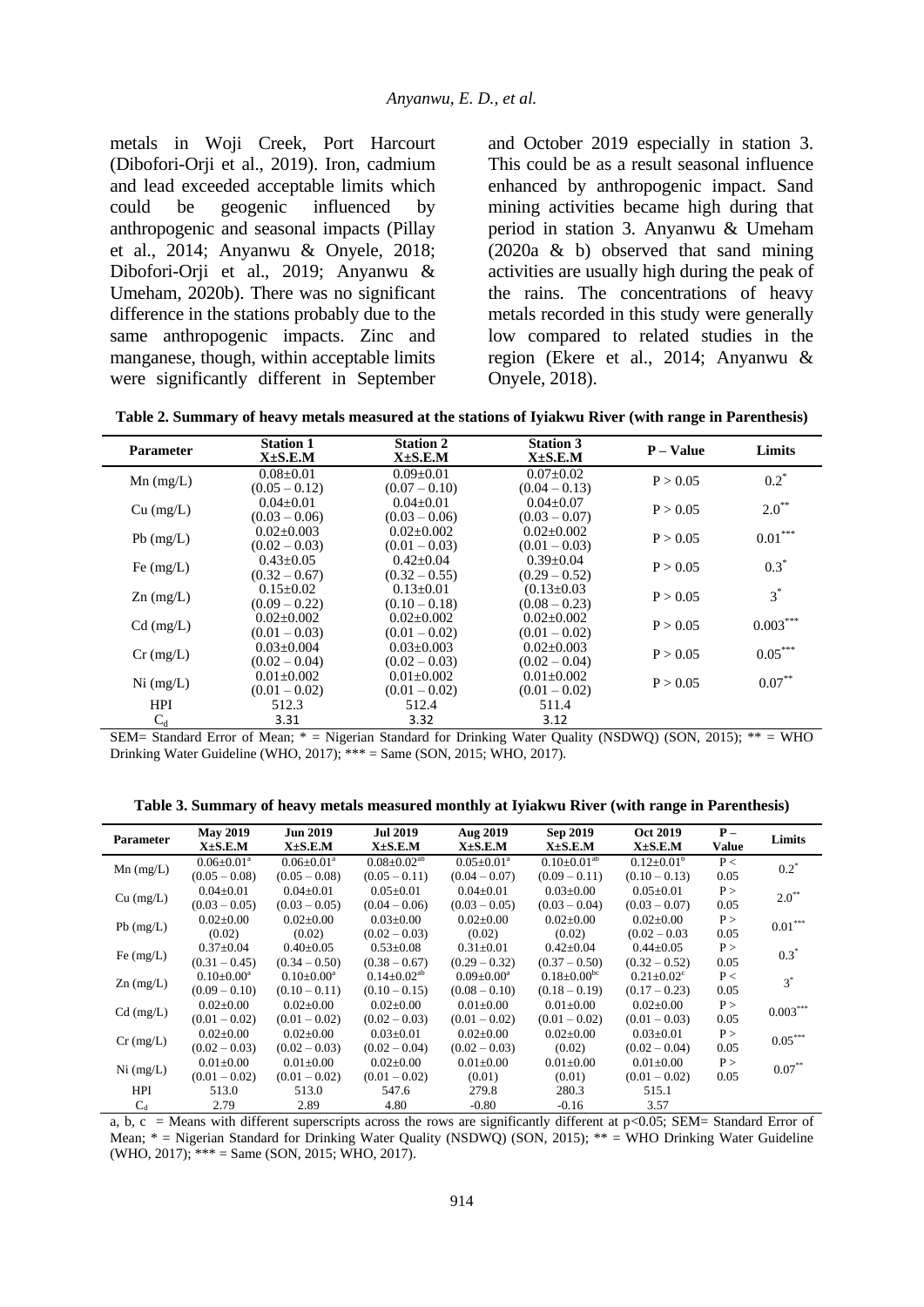The station and monthly results obtained for the HPI and  $C_d$  were also presented in Tables 2 and 3 respectively. The alignment of both indices (Heavy Metal Pollution Index and Contamination Index) showed an interesting trend and reflected the possible effects of geogenic influence exacerbated by season and human activities in the river. All the HPI results were all found to exceed the threshold value of 100(Prasad & Bose, 2001). Spatially, the values ranged from 511.4 (Station 3) to 512.4 (Station 2); reflecting the effects of geogenic and anthropogenic activities (Table 2). On monthly basis, the HPI values reflected the effect of season (rains); the lowest value (279.8) was recorded during the August break while the highest value (547.6) in July 2019, followed by 515.1 in October 2019. July and October are peaks of rain in the region. The high HPI was contributed by the high values recorded for iron, cadmium and lead in all the stations and months as observed in Anyanwu & Umeham (2020b). Stations 1 and 2 had the highest HPI values attributable to human activities especially intense sand mining activities in the stations. This trend was observed by Dibofori-Orji et al. (2019) and Anyanwu & Umeham (2020b) that recorded the highest HPI in stations 3 and 4 respectively; with the highest human impacts. Intense sand mining activities was only observed in September and October 2019 in station 3. Metal concentrations are generally higher downstream of mining operations sites with some minor variations (Pillay et al., 2014; Anyanwu & Umeham, 2020b). On monthly basis, the HPI values were generally influenced by season (rains) rather than anthropogenic activities. The high HPI values recorded in this study were lower than 1408.33 recorded in dry season in River Povpov, Itakpe, Kogi State, Nigeria (Ameh & Akpah, 2011) and 619.8 recorded in Eme River, Umuahia, Nigeria (Anyanwu & Umeham, 2020b) but higher than the highest value (361.8) recorded in September 2018 by Dibofori-Orji et al. (2019) in Woji Creek, Port Harcourt, Nigeria.

The  $C_d$  results followed the same trend as the HPI spatially and monthly; the lowest was recorded in Station 3 while the highest was recorded in Station 2. It varied from 3.12 to 3.32; also reflecting the effects of the geogenic and anthropogenic activities. The results indicated that all the stations had high pollution potential risk (Table 2). The months of July and October 2019 had values of 4.80 and 3.75 that are greater than 3 while August and September 2019 had values of -0.80 and -0.16 respectively that are less than 0 (Table 3). Values greater than 3 are of high pollution potential risk while values lower than 0 were of low pollution potential risk. The results indicated that all the stations had values greater than 3; indicating high pollution potential risk. Stations 1 and 2 also recorded the highest  $C_d$  values still indicating the influence of sand mining activities in the stations as observed in Anyanwu & Umeham (2020b). The months of July and October 2019 had values greater than 3 while rest were less than 3; with August and September 2019 being less than 0. This also indicates seasonal (rain) influence on the heavy metal concentrations. The high  $C_d$  was also influenced by the high values recorded for iron, cadmium and lead in all the stations and months. Herojeet et al. (2015) recorded  $C_d$  values of between 0.23 and 45.29 in the Sirsa River, Himachal Pradesh, India while Anyanwu & Umeham (2020b) recorded Cd values of between -1.69 and 18.87 in Eme River, Umuahia, Nigeria. Both studies observed that Fe, Pb and Cd were among the metals that contributed to the high contamination index  $(C_d)$ .

The station and monthly chronic daily intake (CDI) of the metals and oral toxicity reference dose (RfD) values are presented in Tables 4 and 5. Health Risk Assessment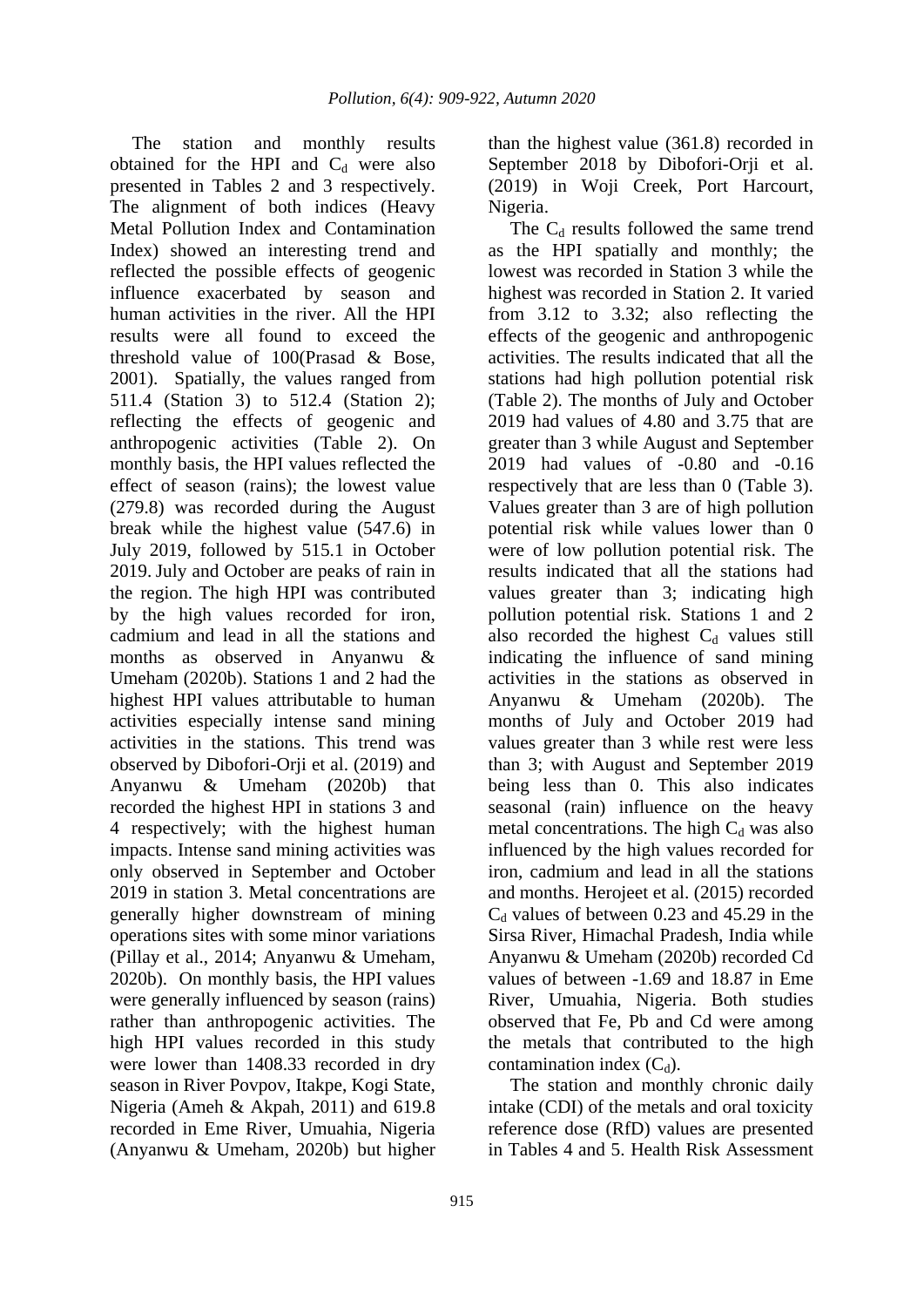showed that the station and monthly CDI values of manganese, copper, lead, zinc and nickel were lower than oral reference doses (RfD) for both adults and children; these metals were not considered to pose health risks.

The CDI values for Mn were between 0.002 and 0.003 mg/kg/day (adults) and 0.005 and 0.006 mg/kg/day (children). The highest values for adults and children were recorded in station 2. On monthly basis, the CDI values were between 0.001 and 0.003 mg/kg/day (adults) and 0.003 and 0.008 mg/kg/day (children). The highest values for adult were recorded in September and October 2019 while highest value for children was recorded in October 2019.

For Cu, the CDI values of 0.001 and 0.003 mg/kg/day were recorded for adults and children respectively in all the stations. Value of 0.001 mg/kg/day was recorded for adults throughout the study period while 0.003 mg/kg/day were recorded for children throughout the study period except 0.002 mg/kg/day recorded in September 2019.

The CDI value of 0.0005 mg/kg/day was recorded for Pb in adults and children (0.0003 mg/kg/day) in all the stations while 0.001 mg/kg/day was recorded for adults and children throughout the study period except 0.002 mg/kg/day recorded for children in July 2019.

The CDI values for Fe are 0.010 –  $0.0117$  mg/kg/day (adults) and  $0.027$  – 0.028 mg/kg/day (children). The highest values for adults and children were recorded in station 1. The values for the monthly variation ranged between 0.009 and  $0.012 \text{ mg/kg/day}$  (adults) and  $0.019 -$ 0.034 mg/kg/day (children). The highest monthly value was recorded in July 2019. The CDI values of iron for adult and children were above oral reference dose (RfD) (0.007mg/kg/day) in the stations and months. Thus, iron pose health risk for those exposed to drinking water from the river. Ekere et al. (2014), Maigari et al.

(2016) and Onyele & Anyanwu (2018) equally recorded high iron CDI values. The high iron CDI values are as a result of high iron content of the river; this could be geogenic exacerbated by anthropogenic influences in the station (Pillay et al., 2014; Anyanwu & Onyele, 2018) and season (rains) in the months. Fe is usually more abundant in freshwater environment than other metals in Nigeria, due to its high occurrence on Earth (Adefemi et al., 2004; Aiyesanmi, 2006; Kumar et al., 2010; Iwuoha et al., 2012). Iron is an essential micronutrient, however, it can cause undesirable physiological problems if its concentration in water is high (Kar et al., 2008; Nair et al., 2010). Mandour (2012) reported that cases of liver failures were related to iron-contaminated drinking water in polluted surface and ground waters of Dakahlyia Governorate, Egypt and high concentration of iron may produce neurological effects (Zheng et al., 2003).

The CDI values for  $Zn$  are  $0.003$  – 0.004 mg/kg/day (adult) and 0.008 – 0.009 mg/kg/day (children). The highest values for adults and children were recorded in station 1. The monthly CDI values for Zn are  $0.003 - 0.006$  mg/kg/day (adults) and  $0.006 - 0.013$  mg/kg/day (children). The highest values for both were recorded in October 2019.

The CDI values of Cd adults ranged between 0.0005 and 0.001 mg/kg/day the highest value recorded in station 2. The value for the children was 0.001 mg/kg/day in all the stations. The monthly values ranged from  $0.00 - 0.001$  mg/kg/day (adults) and 0.001 mg/kg/day (children) throughout the study period. No values were recorded for adults in August and September 2109. CDI values of Cd for children were higher than oral reference dose (RfD) (0.0005 mg/kg/day) in the stations. Thus, cadmium pose health risk for children exposed to drinking water from the river. The monthly values all exceeded RfD except for adults in August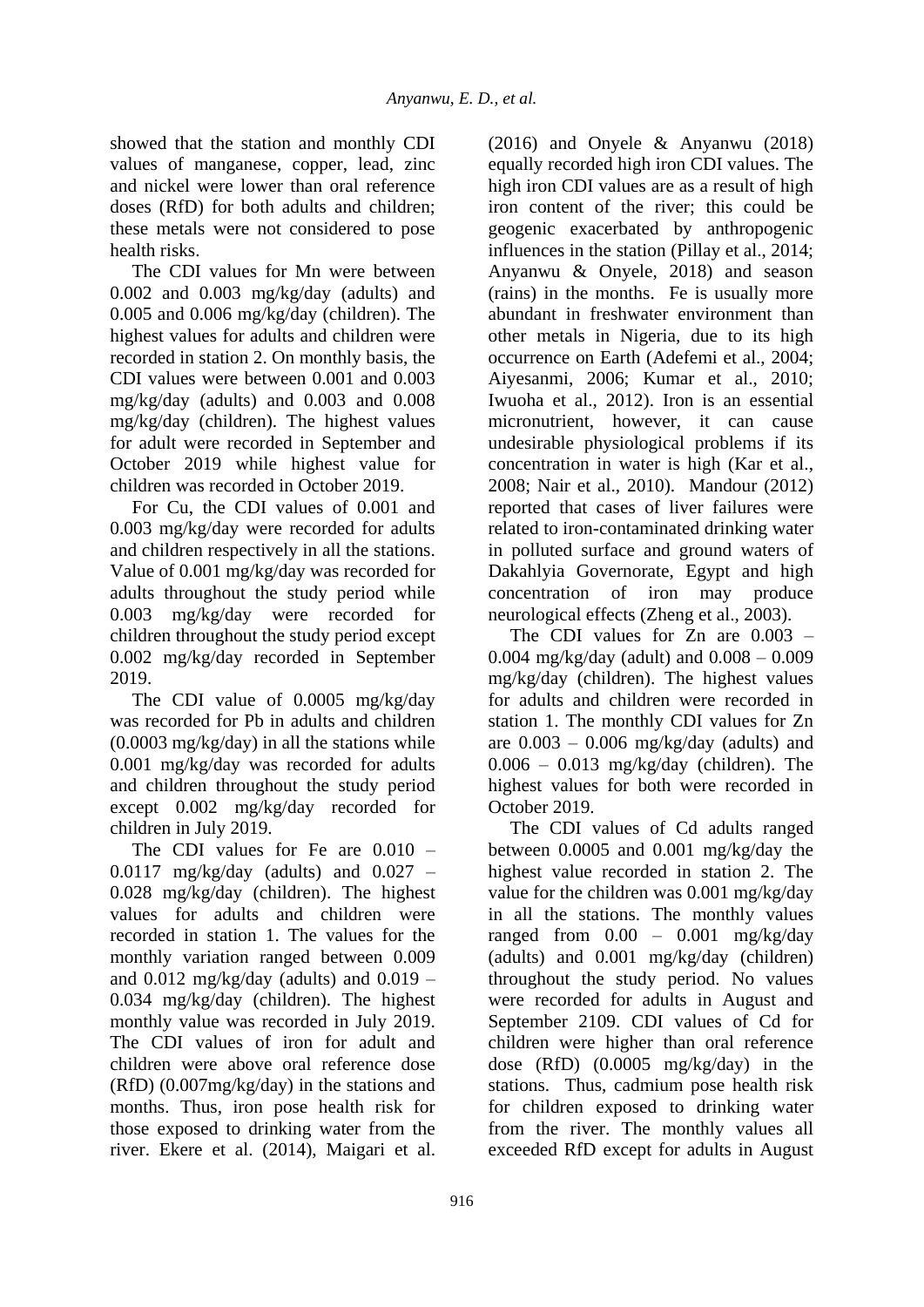and September 2019. Ayantobo et al. (2014), Ekere et al. (2014), Maigari et al. (2016) and Onyele & Anyanwu (2018) recorded similar range of cadmium CDI values. The high cadmium CDI values in the stations could be as a result of anthropogenic impact (sand mining) on the cadmium concentration of the water while that of the months could be season (rains). Cadmium is generally classified as toxic trace element and geologic deposits of cadmium can serve as sources to groundwater and surface water, especially in soft, acidic waters (Mandour, 2012). The kidney is the critical target organ in humans affected by chronic Cd exposure and toxicity through ingestion (Johri et al., 2010; Unisa et al., 2011).

CDI Values of 0.0005 – 0.0008 mg/kg/day were recorded for Cr in adults. The highest values were recorded in stations 1 and 2. The value of 0.001 mg/kg/day was recorded for children in all the stations. On monthly basis, the CDI value of 0.001 mg/kg/day was recorded for adults throughout the study period while values of  $0.001 - 0.002$  mg/kg/day for children. The

highest monthly values were recorded in July and October 2019. CDI values of Cr for adults and children were higher than oral reference dose (RfD) (0.0003 mg/kg/day) in the stations. Thus, chromium pose health risk for adults and children exposed to drinking water from the river. Stations 1 and 2 were higher for the adults, which could be attributed to sand mining. The monthly values all exceeded RfD. This could be attributed to season (rains) because higher values were recorded in July and October 2019, which are peaks of rain in the region. Ayantobo et al. (2014), Ekere et al. (2014) and Onyele & Anyanwu (2018) equally reported high CDI values in chromium. High concentrations of chromium could lead to liver and kidney toxicity and genotoxic carcinogen (Strachan, 2010; Zhitkovich, 2011).

The CDI values for Ni were 0.003 mg/kg/day (adults) and 0.0006 (children) in all the stations. No monthly values were recorded for adults except for 0.001 mg/kg/day in July 2019 while the value of 0.001 mg/kg/day was recorded for children throughout the study.

| <b>Metal</b>   | <b>Station 1</b> |        |        | <b>Station 2</b> |        | <b>Station 3</b> | $RfD*$      |
|----------------|------------------|--------|--------|------------------|--------|------------------|-------------|
|                | AD               | CН     | AD     | CН               | AD     | <b>CH</b>        | (mg/kg/day) |
| Mn             | 0.002            | 0.005  | 0.003  | 0.006            | 0.002  | 0.005            | 0.14        |
| Cu             | 0.001            | 0.003  | 0.001  | 0.003            | 0.001  | 0.003            | 0.037       |
| Pb             | 0.0005           | 0.0003 | 0.0005 | 0.0003           | 0.0005 | 0.0003           | 0.0035      |
| Fe             | 0.0117           | 0.028  | 0.0115 | 0.027            | 0.010  | 0.027            | 0.007       |
| Zn             | 0.004            | 0.009  | 0.003  | 0.008            | 0.003  | 0.008            | 0.3         |
| C <sub>d</sub> | 0.0005           | 0.001  | 0.001  | 0.001            | 0.0005 | 0.001            | 0.0005      |
| Cr             | 0.0008           | 0.001  | 0.0008 | 0.001            | 0.0005 | 0.001            | 0.0003      |
| Ni             | 0.003            | 0.0006 | 0.003  | 0.0006           | 0.003  | 0.0006           | 0.2         |

|  |  |  |  |  |  |  |  | Table 4. CDI (mg/kg/day) recorded for Adult and Children in the stations. |
|--|--|--|--|--|--|--|--|---------------------------------------------------------------------------|
|--|--|--|--|--|--|--|--|---------------------------------------------------------------------------|

\*USEPA IRIS (2011); AD = Adult; CH= Children

**Table 5. CDI (mg/kg/day) recorded for Adult and Children on monthly basis.**

| <b>Metal</b>   | <b>May 2019</b> |       | <b>Jun 2019</b> |       |       | <b>Jul 2019</b> |       | Aug 2019  |       | <b>Sept 2019</b> |       | Oct 2019 | $RfD*$      |
|----------------|-----------------|-------|-----------------|-------|-------|-----------------|-------|-----------|-------|------------------|-------|----------|-------------|
|                | AD              | CН    | AD              | CН    | AD    | CН              | AD    | <b>CH</b> | AD    | CН               | AD    | CН       | (mg/kg/day) |
| Mn             | 0.002           | 0.004 | 0.002           | 0.004 | 0.002 | 0.005           | 0.001 | 0.003     | 0.003 | 0.006            | 0.003 | 0.008    | 0.14        |
| Cu             | 0.001           | 0.003 | 0.001           | 0.003 | 0.001 | 0.003           | 0.001 | 0.003     | 0.001 | 0.002            | 0.001 | 0.003    | 0.037       |
| Pb             | 0.001           | 0.001 | 0.001           | 0.001 | 0.001 | 0.002           | 0.001 | 0.001     | 0.001 | 0.001            | 0.001 | 0.001    | 0.0035      |
| Fe             | 0.010           | 0.023 | 0.011           | 0.025 | 0.010 | 0.034           | 0.009 | 0.019     | 0.011 | 0.027            | 0.012 | 0.028    | 0.007       |
| Zn             | 0.003           | 0.006 | 0.003           | 0.006 | 0.004 | 0.009           | 0.003 | 0.006     | 0.005 | 0.012            | 0.006 | 0.013    | 0.3         |
| C <sub>d</sub> | 0.001           | 0.001 | 0.001           | 0.001 | 0.001 | 0.001           | 0.000 | 0.001     | 0.000 | 0.001            | 0.001 | 0.001    | 0.0005      |
| $_{\rm Cr}$    | 0.001           | 0.001 | 0.001           | 0.001 | 0.001 | 0.002           | 0.001 | 0.001     | 0.001 | 0.001            | 0.001 | 0.002    | 0.0003      |
| Ni             | 0.000           | 0.001 | 0.000           | 0.001 | 0.001 | 0.001           | 0.000 | 0.001     | 0.000 | 0.001            | 0.000 | 0.001    | 0.2         |

\*USEPA IRIS (2011); AD = Adult; CH= Children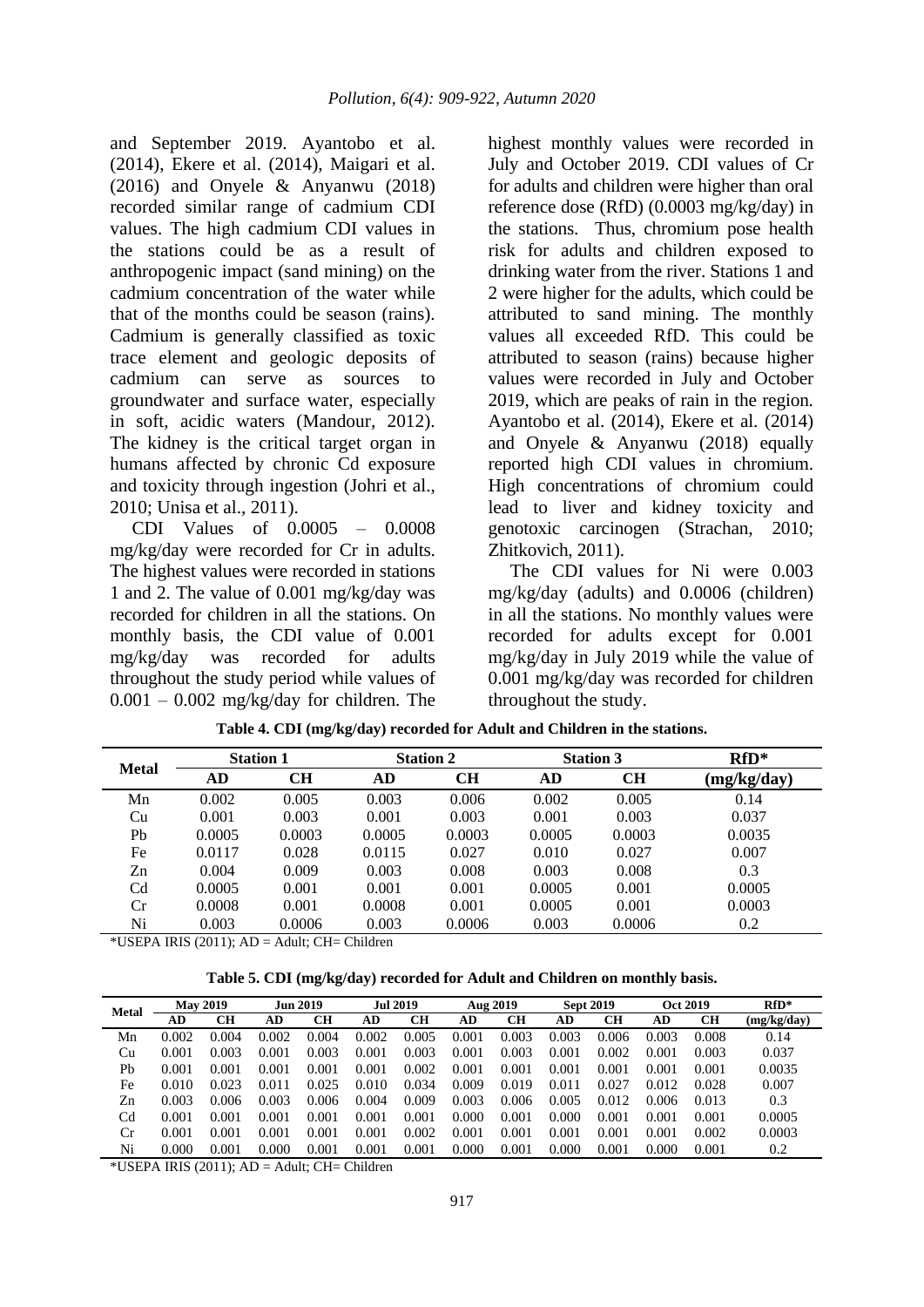The hazard quotient (HQ) values for Mn, Cu, Pb, Zn and Ni were all less than 1 in the stations and months as a result pose minimal risks and acceptable. The HQ values for iron, cadmium and chromium exceeded 1 for adults and children in all the stations and months. The station and monthly Hazard Quotients (HQ) of the heavy metals are presented in Tables 6 and 7. All the HQs of Fe, Cd and Cr for adults and children exceeded 1 in the stations and months except for Cd values recorded for adults in the stations.

The HQs of Fe in the stations were 1.43  $-1.67$  (adults) and  $3.86 - 4.00$  (children). The highest values for both adults and children were recorded in station 1. The monthly HQs for Fe were 1.29 – 1.71 (adults) and  $2.71 - 4.86$  (children). The highest value for adults was recorded in October 2019 while the highest for children was recorded in July 2019.

The HQs of Cd in the stations were 1.00 (adults) and 2.00 (children) in all the stations. The values for adults were not greater than 1 but all the children values were greater than 1. The monthly HQs for Cd were 2.00 for adults and children throughout the study period.

The HQs of Cr in the stations were 1.67 – 2.67 (adults) and 3.33 (children). The highest values for adults were recorded in stations 1 and 2. The monthly HQs for Cd for adults and children were all 3.33 except for 6.67 recorded for children in July and October 2019.

The high HQ values recorded were as result of high CDI values of iron, cadmium and chromium; influenced by anthropogenic and seasonal effects. HQ values were generally high for children in all the stations thereby making them more vulnerable. This was also observed in Onyele & Anyanwu (2018) and Rahman et al. (2020). These metals pose long term health risks to the water users in all the stations and months concerned. This health risk could be reduced in the dry season when dependence on the river will be high. Pressure on waterbodies in the region is usually very high during the dry season (Anyanwu and Umeham, 2020a & b).

| <b>Metals</b> |                     | <b>Station 1</b> |           | <b>Station 2</b> | <b>Station 3</b> |                  |  |  |  |
|---------------|---------------------|------------------|-----------|------------------|------------------|------------------|--|--|--|
|               | ${\rm HQ}_{\rm AD}$ | $HQ_{CH}$        | $HQ_{AD}$ | $HQ_{CH}$        | $HQ_{AD}$        | HQ <sub>CH</sub> |  |  |  |
| Mn            | 0.014               | 0.036            | 0.021     | 0.043            | 0.014            | 0.036            |  |  |  |
| Cu            | 0.03                | 0.08             | 0.03      | 0.08             | 0.03             | 0.08             |  |  |  |
| Pb            | 0.14                | 0.086            | 0.14      | 0.086            | 0.14             | 0.086            |  |  |  |
| Fe            | 1.67                | 4.00             | 1.64      | 3.86             | 1.43             | 3.86             |  |  |  |
| Zn            | 0.01                | 0.03             | 0.01      | 0.02             | 0.01             | 0.02             |  |  |  |
| Cd            | 00.1                | 2.00             | .00.      | 2.00             | .00              | 2.00             |  |  |  |

Cr 2.67 3.33 2.67 3.33 2.67 3.33 1.67 3.33 Ni 0.02 0.003 0.02 0.003 0.02 0.003 HI( $\text{CHQ}$ ) 5.55 9.57 5.53 9.42 4.31 9.42

**Table 6. Hazard Quotients (HQ) and Hazard Index (HI) recorded for Adults and Children in the stations.**

 $AD = Adult$ :  $CH = Children$ 

|                |           |                  | <b>Jun 2019</b>    |                  |           |                 |           |                  | <b>Sept 2019</b>   |                  | Oct 2019  |                  |
|----------------|-----------|------------------|--------------------|------------------|-----------|-----------------|-----------|------------------|--------------------|------------------|-----------|------------------|
| <b>Metal</b>   |           | <b>May 2019</b>  |                    |                  |           | <b>Jul 2019</b> |           | Aug 2019         |                    |                  |           |                  |
|                | $HQ_{AD}$ | HQ <sub>CH</sub> | $HQ$ <sub>AD</sub> | HQ <sub>CH</sub> | $HQ_{AD}$ | $HQ_{CH}$       | $HQ_{AD}$ | HQ <sub>CH</sub> | $HQ$ <sub>AD</sub> | HQ <sub>CH</sub> | $HQ_{AD}$ | HQ <sub>CH</sub> |
| Mn             | 0.014     | 0.029            | 0.014              | 0.029            | 0.014     | 0.036           | 0.007     | 0.021            | 0.021              | 0.043            | 0.021     | 0.057            |
| Cu             | 0.025     | 0.075            | 0.025              | 0.075            | 0.025     | 0.075           | 0.025     | 0.075            | 0.025              | 0.05             | 0.025     | 0.075            |
| Pb             | 0.29      | 0.29             | 0.29               | 0.29             | 0.29      | 0.57            | 0.29      | 0.29             | 0.29               | 0.29             | 0.29      | 0.29             |
| Fe             | 1.43      | 3.29             | 1.57               | 3.57             | 1.43      | 4.86            | 1.29      | 2.71             | 1.57               | 3.86             | 1.71      | 4.00             |
| Zn             | 0.01      | 0.02             | 0.01               | 0.02             | 0.01      | 0.03            | 0.01      | 0.02             | 0.02               | 0.04             | 0.02      | 0.04             |
| C <sub>d</sub> | 2.00      | 2.00             | 2.00               | 2.00             | 2.00      | 2.00            | 2.00      | 2.00             | 2.00               | 2.00             | 2.00      | 2.00             |
| Cr             | 3.33      | 3.33             | 3.33               | 3.33             | 3.33      | 6.67            | 3.33      | 3.33             | 3.33               | 3.33             | 3.33      | 6.67             |
| Ni             | 0.00      | 0.005            | 0.00               | 0.005            | 0.005     | 0.005           | 0.00      | 0.005            | 0.00               | 0.005            | 0.00      | 0.005            |
| HI(            | 7.10      | 9.04             | 7.24               | 9.32             | 7.10      | 14.25           | 6.95      | 8.45             | 7.26               | 9.58             | 7.40      | 13.14            |

 $AD = Adult$ :  $CH = Children$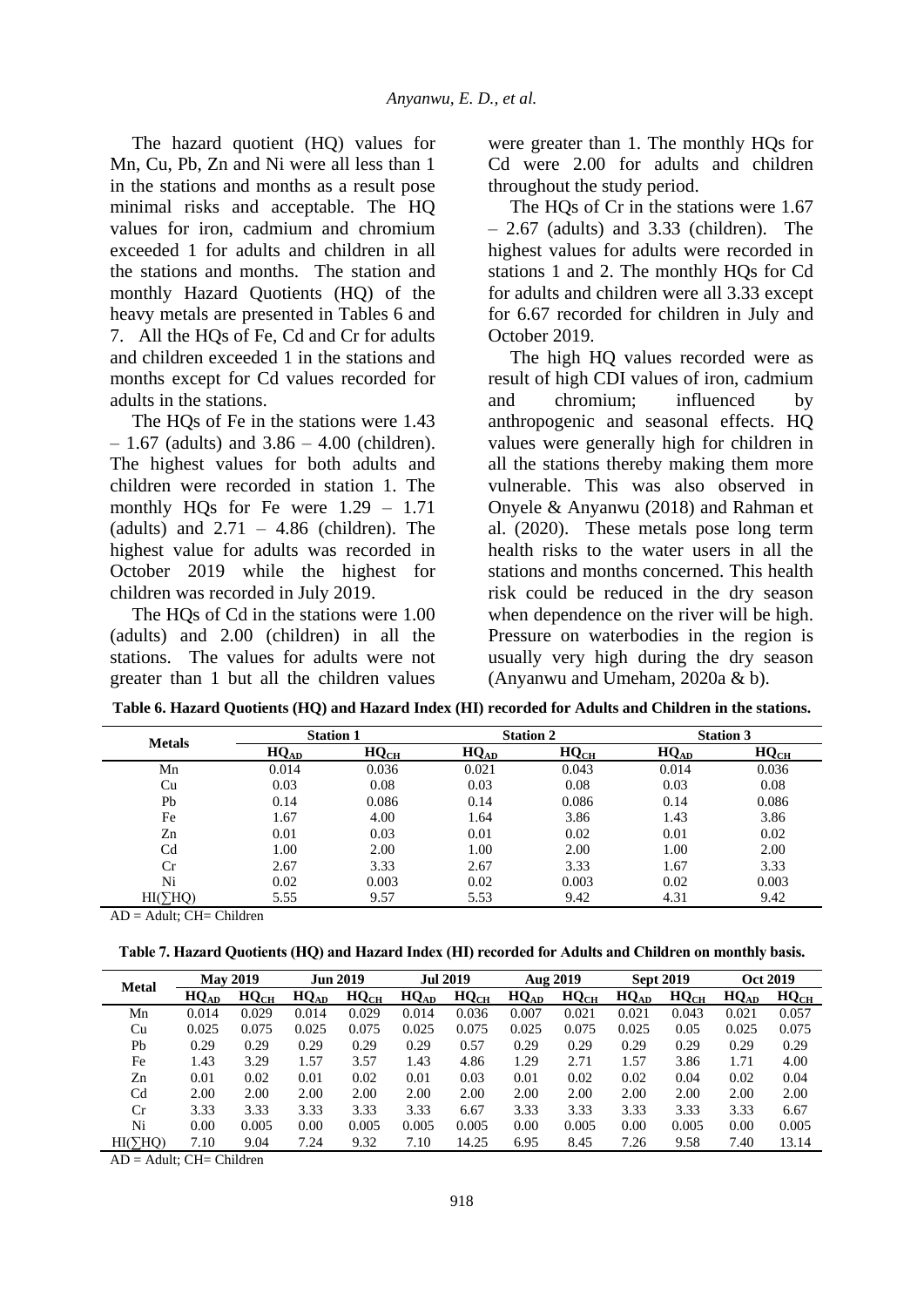Hazard indices (HI) recorded for adults and children in the 3 stations were far greater than threshold value of 1; decreasing spatially from station 1 to 3. The highest values for both were recorded in station 1 (Table 6). The monthly HI values were 6.95  $-7.40$  (adults) and  $8.45 - 14.45$  (children). The highest values for adults and children were recorded in August 2019 and October 2019 respectively (Table 7). The HO and HI values for children were generally higher than adults in both the stations and months; thereby making the children more vulnerable. All the recorded hazard index (HI) values highly exceeded unity (1). It is in line with the findings of Ayantobo et al. (2014), Ekere et al. (2014), Maigari et al. (2016), Onyele & Anyanwu (2018) and Rahman et al. (2020). The long-term health risk is high; therefore the non-carcinogenic adverse effect can not be overlooked.

### **CONCLUSION**

The convergence of pollution indices and Health Risk Assessment has shown that the waters of Iyiakwu River are not fit for human consumption. The main metals that influenced the results were iron, lead, cadmium and chromium. The children are more vulnerable since it is the main source of drinking water in the area especially in the dry season. Sand mining is a major economic activity in the river affecting the heavy metal concentrations though exacerbated by season (rains). Effort should be made to regulate it in order to save the river and the people.

#### **ACKNOWLEDGEMENTS**

The study map was produced by Mr. Tom Akan of Department of Geography, University of Uyo, Uyo, Nigeria. The authors hereby acknowledge his contribution.

### **GRANT SUPPORT DETAILS**

The present research did not receive any financial support.

#### **CONFLICT OF INTEREST**

The authors declare that there is not any conflict of interests regarding the publication of this manuscript. In addition, the ethical issues, including plagiarism, informed consent, misconduct, data fabrication and/ or falsification, double publication and/or submission, and redundancy has been completely observed by the authors.

#### **LIFE SCIENCE REPORTING**

No life science threat was practiced in this research.

#### **REFERENCES**

Adefemi, O. S., Olaofe, O. and Asaolu, S. S. (2004). Concentration of Heavy Metals in Water, Sediment and Fish parts (*Illisha africana*) from Ureje Dam, Ado-Ekiti, Ekiti State. Nigeria. J. Bio. Phy. Sci., 3; 111–114.

Ahmed, M. K., Shaheen, N., Islam, M. S., Habibullah-al-Mamun, M., Islam, S., Mohiduzzaman, M. and Bhattacharjee, L. (2015). Dietary intake of trace elements from highly consumed cultured fish (*Labeo rohita*, *Pangasius pangasius* and *Oreochromis mossambicus*) and human health risk implications in Bangladesh. Chemosphere, 128; 284-292.

Ahmet, D., Fevzi, Y., Tuna, A. L. and Nedim, O. (2006). Heavy metals in water, sediment and tissues of *Leuciscus cephalus* from a stream in southwestern Turkey. Chemosphere, 63; 1451– 1458.

Aiyesanmi, A. F. (2006). Baseline concentration of heavy metals in water samples from rivers within Okitipupa southeast belt of the Nigerian Bitumen field. J. Chem. Soc. Nig., 31(1 and 2); 30–37.

Akachukwu, D. Mbakwe, U. and Okoro, I. A. (2017). Assessment of Heavy Metal Content of Njere River in Umuakam, Okaiuga Nkwoegwu, Umuahia North L.G.A, Arch. Curr. Res. Int., 8(1); 1-5

Ali, M. M., Ali, M. L., Islam, M. S. and Rahman, M. Z. (2016). Preliminary assessment of heavy metals in water and sediment of Karnaphuli River, Bangladesh. Environ. Nanotechnol. Monit. Manage. 5; 27-35.

Ameh E. G. and Akpah, F. A. (2011). Heavy metal pollution indexing and multivariate statistical evaluation of hydrogeochemistry of River PovPov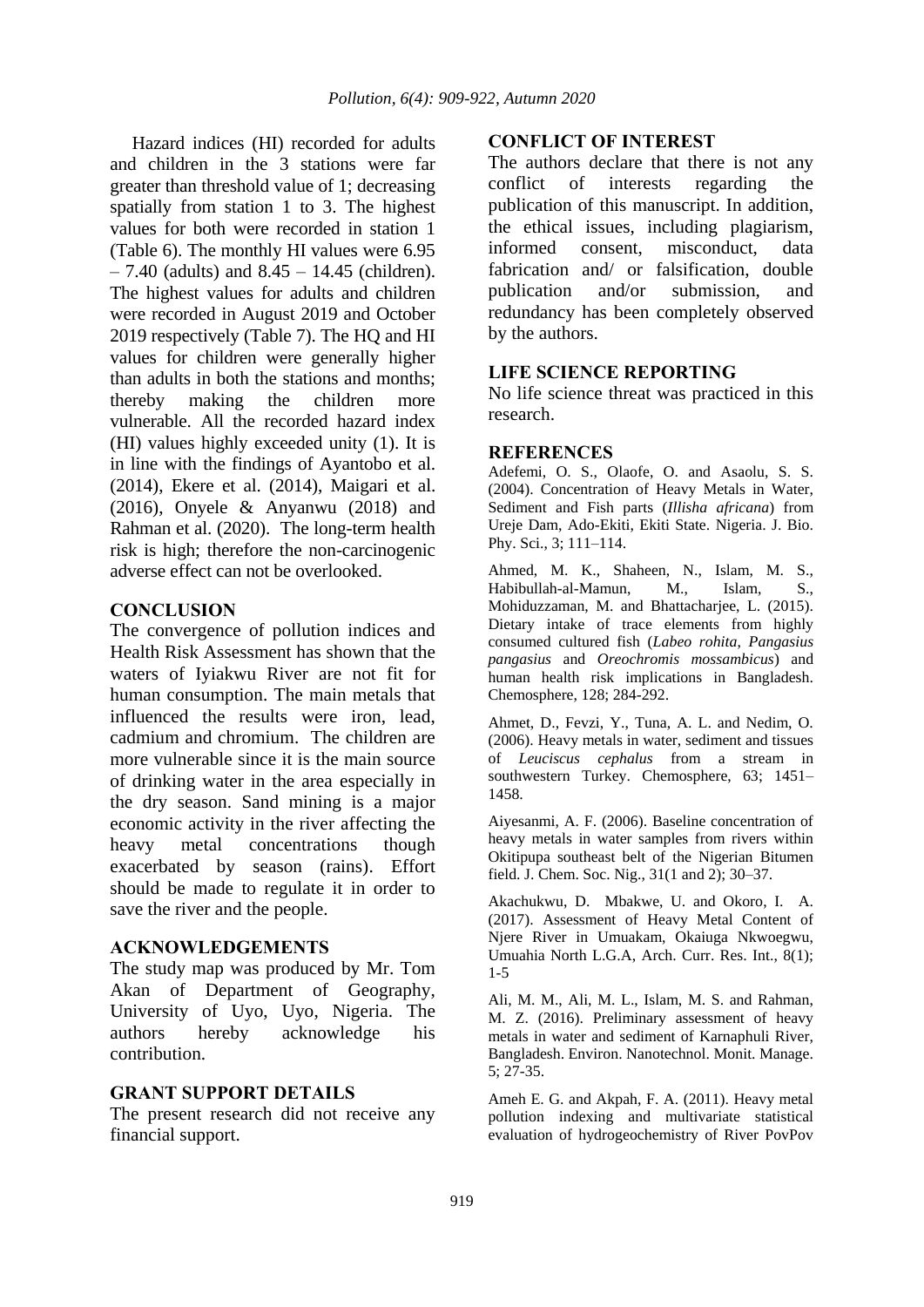in Itakpe Iron-Ore mining area, Kogi State, Nigeria. Adv. Appl. Sci. Res., 2(1); 33-46.

Anyanwu, E. D. and Onyele, O. G. (2018). Occurrence and Concentration of Heavy Metals in a Rural Spring in South-eastern Nigeria. J. Appl. Sci. Environ. Manage., 22(9); 1473–1478. doi: https://dx.doi.org/10.4314/jasem.v22i9.19.

Anyanwu, E. D. and Umeham, S. N. (2020a). Identification of waterbody status in Nigeria using predictive index assessment tools: a case study of Eme River, Umuahia, Nigeria. Int. J. Energy Water Res. https://doi.org/10.1007/s42108-020- 00066-5

Anyanwu, E. D. and Umeham, S. N. (2020b). An index approach to heavy metal pollution assessment of Eme River, Umuahia, Nigeria. Sustain. Agri, Food Environ. Res., 8(X), 2020. http://dx.doi.org/10.7770/safer-V0N0-art2067

Ayantobo, O. O., Awomeso, J. A., Oluwasanya, G. O., Bada, B. S. and Taiwo, A. M. (2014). Non-Cancer Human Health Risk Assessment from Exposure to Heavy Metals in Surface and Groundwater in Igun Ijesha, Southwest Nigeria. Am. J. Environ. Sci., 10 (3); 301-311.

Backman, B., Bodis, D., Lahermo, P. and Rapant, S. (1997). Application of a groundwater contamination index in Finland and Slovakia. Environ. Geo., 36(1–2); 55–64.

Balakrishnan, A. and Ramu, A. (2016). Evaluation of Heavy Metal Pollution Index (HPI) of Ground Water in and around the Coastal Area of Gulf of Mannar Biosphere and Palk Strait. J. Adv. Chem. Sci., 2(3); 331–333.

Biswas, P. K., Uddin, N., Alam, S., Tamjid-Us-Sakib, Sultana, S., and Ahmed, T. (2017). Evaluation of Heavy Metal Pollution Indices in Irrigation and Drinking Water Systems of Barapukuria Coal Mine Area, Bangladesh. Am. J. Water Res., 5(5); 146 –151. doi: 10.12691/ajwr-5- 5-2.

Chiba, W. A. C., Passerini, M. D., Baio, J. A. F., Torres, J. C. and Tundisi, J. C. (2011). Seasonal study of contamination by metal in water and sediment in a sub-basin in the Southeast of Brazil. Braz. J. Biol., 71(4); 833–843. http://dx.doi.org/10.1590/S1519- 69842011000500004.

Dibofori-Orji, A. N., Ihunwo, O. C., Udo, K. S., Shahabinia, A. R., Onyema, M. O. and Mmom, P.C. (2019). Spatial and temporal distribution and contamination assessment of heavy metal in Woji Creek. Environ. Res. Com., 1: 1–10. https://doi.org/10.1088/2515-7620/ab4a8c.

Ebrahimpour, M., and Mushrifah, I. (2008). Heavy metal concentrations in water and sediments in Tasik Chini, a freshwater lake, Malaysia. Environ. Monit. Assess., 141; 297-307.

Ekere, N. R., Ihedioha, J. F., Eze, I. S. and Agbazue, V. E. (2014). Health risk assessment in relation to heavy metals in water sources in rural regions of South East Nigeria. Int. J. Phy. Sci., 9(6); 109–116.

Fatemeh, F., Amir, H. M. and Yadollah, J. (2016). Carcinogenic and non-carcinogenic risk assessment of chromium in drinking water sources: Birjand, Iran. Res. J. Environ. Toxicol., 10; 166-171.

Hammer, O., Harper, D. A. T. and Ryan, P. D. (2001). PAST: Paleontological Statistics Software Package for Education and Data Analysis. Paleontol. Electron., 4(1); 4.

Herojeet, R., Rishi, M. S. and Kishore, N. (2015). Integrated approach of heavy metal pollution indices and complexity quantification using chemometric models in the Sirsa Basin, Nalagarh valley, Himachal Pradesh, India. Chin. J. Geochem. 34(4); 620–633. doi 10.1007/s11631-015-0075-1

Hoaghia, M., Roman, C., Kovacs, E. D., Tanaselia, C. and Ristoiu, D. (2016). The Evaluation of The Metal Contamination of Drinking Water Sources from Medias Town, Romania using the Metal Pollution Indices. Stud. U. Babes-Bol. LXI, (3), Tom II; 461–471.

Horton, R. K. (1965). An index system for rating water quality. J. Water Pollut. Control Fed., 3; 300– 315.

Iwuoha, G. N., Osuji, L. C. and Horsfall, M. Jnr. (2012). Index Model Analysis Approach to Heavy Metal Pollution Assessment in Sediments of Nworie and Otamiri Rivers in Imo State of Nigeria. Res. J. Chem. Sci., 2(8); 1–8.

Johri, N., Jacquillet, G., and Unwin, R. (2010). Heavy metal poisoning the effects of cadmium on the kidney. Biometals, 23; 783–792

Kar, D., Sur, P., Mandal, S. K., Saha, T. and Kole, R. K. (2008). Assessment of heavy metal pollution in surface water. Int. J. Environ. Sci. Technol., 5(1); 119-124.

Kelepertzis, E. (2014). Investigating the sources and potential health risks of environmental contaminants in the soils and drinking waters from the rural clusters in Thivaarea, Greece. Ecotox. Environ. Safe., 100; 258–265.

Krishna, A. K., Satyanarayanan, M. and Govil, P. K. (2009). Assessment of heavy metal pollution in water using multivariate statistical techniques in an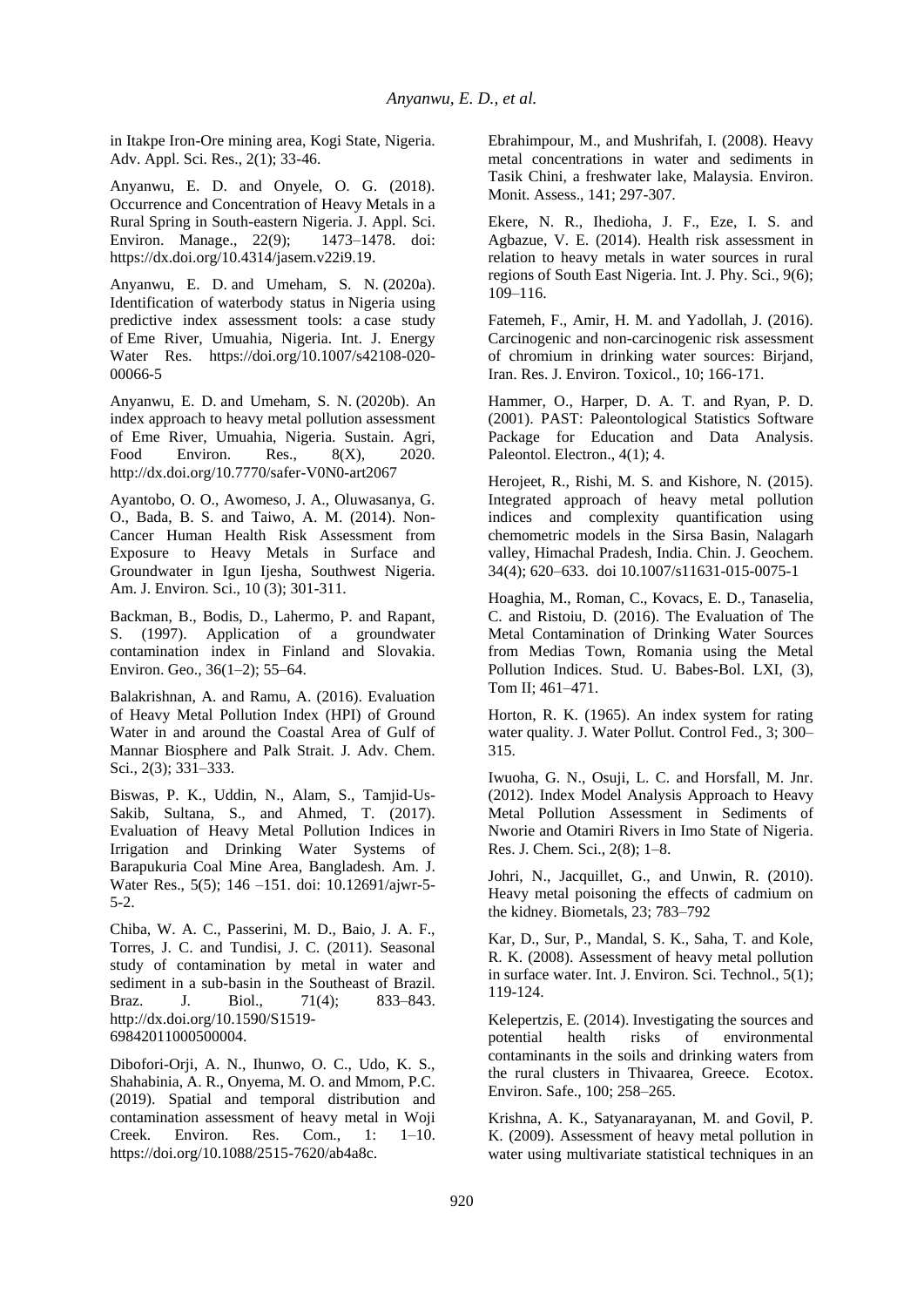industrial area: a case study from Patancheru, Medak District, Andhra Pradesh India. J. Hazard. Mater., 167; 366–373.

Kumar, S., Bharti, V. K., Singh, K. B., and Singh, T. N. (2010) Quality assessment of potable water in the town of Kolasib, Mizoram (India). Environ. Earth Sci., 61(1); 115–121.

Li, P. and Qian, H. (2018) Water resource development and protection in loess areas of the world: a summary to the thematic issue of water in loess. Environ. Earth Sci., 77(24); 796. https://doi.org/10.1007/s1266 5-018-7984-3.

Li, P. and Wu, J. (2019) Drinking Water Quality and Public Health. Expos. Health., 11; 73–79. https://doi.org/10.1007/s12403-019-00299-8

Maigari, A. U., Ekanem, E. O., Garba, I. H., Harami, A. and Akan, J. C. (2016). Health Risk Assessment for Exposure to Some Selected Heavy Metals via Drinking Water from Dadinkowa Dam and River Gombe Abba in Gombe State, Northeast Nigeria. World J. Anal. Chem., 4 (1); 1-5. Doi: 10.12691/wjac-4-1-1.

Mandour, R. A. (2012). Human health impacts of drinking water (surface and ground) pollution Dakahlyia Governorate, Egypt. Appl. Water Sci., 2; 157–163. doi 10.1007/s13201-012-0041-6

Mohan, S. V., Nithila, P. and Reddy, S. J. (1996). Estimation of heavy metal in drinking water and development of heavy metal pollution index. J. Environ. Sci. Health A., 31(2); 283–289

Muhammad, S., Shah, M. T. and Khan, S. (2011). Health risk assessment of heavy metals and their source apportionment in drinking water of Kohistan region, northern Pakistan. Microchem. J., 98; 334–343

Muhammad, S., Shah, M. T. and Khan, S. (2011). Health risk assessment of heavy metals and their source apportionment in drinking water of Kohistan region, northern Pakistan. Microchem. J., 98; 334–343

Nair, I. V., Singh, K., Arumugam, M., Gangadhar, K. and Clarson, D. (2010). Trace metal quality of Meenachil River at Kottayam, Kerala (India) by principal component analysis. World Appl. Sci. J., 9 (10); 1100-1107.

Nasrabadi, T. (2015). An Index Approach to Metallic Pollution in River Waters. Int. J. Environ. Res., 9(1); 385-394.

Ngah, S. A. and Ekpebegh, U. N. (2016). Status of Water Supply in parts of Umuahia South Local Government Area, Abia State, Nigeria: a look at alternatives. J. Adv. Res. Appl. Sci., 3(4); 40–56.

Offem, B. O., Ayotunde, E. O., Ikpi, G. U., Ochang, S. N. and Ada, F. B. (2011). Influence of Seasons on Water Quality, Abundance of Fish and Plankton Species of Ikwori Lake, South-Eastern Nigeria. Fish. Aquacult. J. FAJ-13; 1–18.

Ojekunle, O. Z., Ojekunle, O. V., Adeyemi, A. A., Taiwo, A. G., Sangowusi, O. R., Taiwo, A. M. and Adekitan, A. A. (2016). Evaluation of surface water quality indices and ecological risk assessment for heavy metals in scrap yard neighbourhood. SpringerPlus, 5; 560. doi 10.1186/s40064-016-2158-9

Onyele, O. G. and Anyanwu, E. D. (2018). Human Health Risk Assessment of Some Heavy Metals in a Rural Spring, Southeastern Nigeria. Afr. J. Environ. Nat. Sci. Res., 1(1); 15-23.

Pillay, S., Naidoo, K., Bissessur, A., Agjee, N., Pillay, K., Purves, B., Pillay, R. and Ballabh, H. (2014). Sand Mining Impacts on Heavy Metal Concentrations in Two Important River Systems of Northern Kwazulu-Natal, South Africa. J. Hum. Ecol., 47(2); 155-162.

Prasad, B. and Bose, J. M. (2001). Evaluation of heavy metal pollution index for surface and spring water near a limestone mining area of the lower Himalayas. Environ. Geo., 41; 183–188.

Prasad, B., Kumari, P., Bano, S. and Kumari, S. (2014). Ground water quality evaluation near mining area and development of heavy metal pollution index. Appl. Water Sci., 4; 11–17.

Prasanna, M. V., Chitambaram, S., Hameed, A. S. and Srinivasamoorthy, K. (2011). Hydrogeochemical analysis and evaluation of groundwater quality in the Gadilam river basin, Tamil Nadu, India. J. Earth Syst. Sci., 120(1); 85–98.

Rahman, M. M., Bodrud-Doza, M., Muhib, M. I., Hossain, K. F. B., Sikder, M. T., Shammi, M., Akter, R., Uddin, M. K. (2020). Human Health Risk Assessment of Nitrate and Trace Metals via Groundwater in Central Bangladesh. Pollut., 6(2); 253–266. doi:10.22059/poll.2019.288090.691.

Scheili, A., Delpla, I., Sadiq, R. and Rodriguez, M. J. (2016b) Impact of raw water quality and climate factors on the variability of drinking water quality in small systems. Water Res. Manage., 30; 2703– 2718. doi.org/10.1007/s1126 9-016-1312-z.

Scheili, A., Rodriguez, M. J. and Sadiq, R. (2015). Seasonal and spatial variations of source and drinking water quality in small municipal systems of two Canadian regions. Sci. Total Environ., 508; 514–524. doi.org/10.1016/j.scitotenv.2014.11.069.

Scheili, A., Rodriguez, M. J. and Sadiq, R. (2016a). Impact of human operational factors on drinking water quality in small systems: an exploratory analysis. J. Clean. Prod., 133; 681–690. doi.org/10.1016/jjclep ro.2016.05.179,